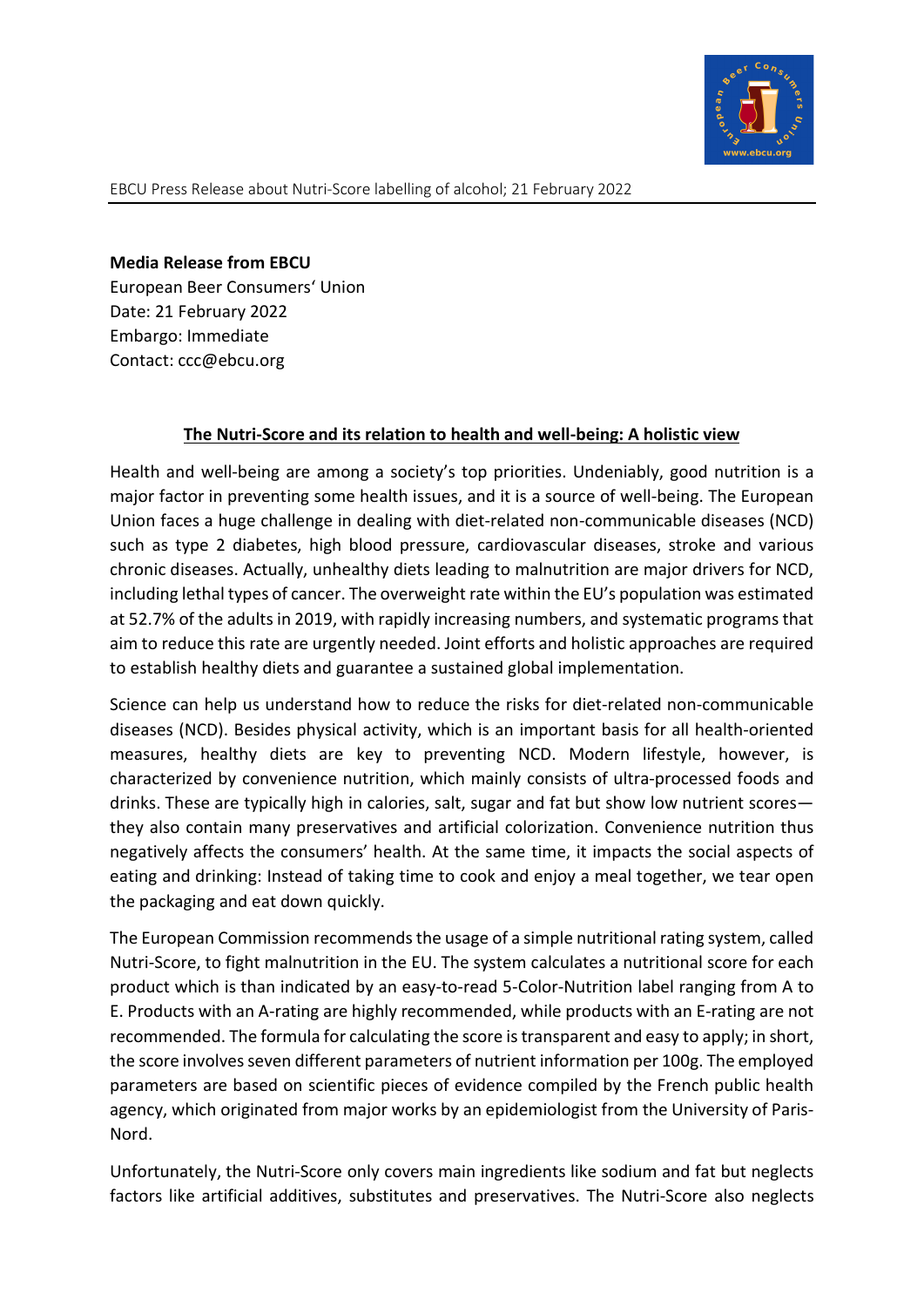

EBCU Press Release about Nutri-Score labelling of alcohol; 21 February 2022

that a healthy diet should not be based on pre-produced and ultra-processed products which have been identified to cause NCD themselves. Short-cut indicators like the Nutri-Score will furthermore reduce the effort to engage in reflected and sustainable nutrition, thus disturbing basic knowledge about and contact to natural, raw ingredients and the skills to process them. Last but not least, the Nutri-Score ignores epidemiological data about culturally-related health. Mediterranean cuisine, for instance, is marked by extensive use of olive oil, which is typically labelled with a Nutri-Score "C". Such labelling results in a systematic devaluation of Mediterranean cuisine, which is unjustified as this way of cooking actually provides a healthy diet with a balanced use of plant food and minimally processed staples. Further, epidemiological data from France do not show a positive impact of the Nutri-Score on dietrelated health issues: Though, in 2017, France was the first country to introduce the Nutri-Score, the growth rate of the proportion of overweight has been constant for the last 30 years—like in most neighbor countries.

Epidemiological data tells us that people with lower education are more vulnerable to NCD. Education about dietary issues does not end at the gates of home, but is very much needed in schools and must also be provided by governmental programs. Alcoholic beverages have to be included in such considerations as well. It is not to be disputed that alcohol consumption shows adverse cellular and mitochondrial effects, so warnings and campaigning against heavy alcohol consumption are important. At the same time, educational programs could contribute to modest consumption by informing about the social and cultural aspects of drinking, and by stimulating a reflection on the quality of different alcoholic and non-alcoholic beverages. This kind of reflection is bypassed by the Nutri-Score: It is proposed to principally label alcoholic beverages as "F" in the extended Nutri-Score scale, without any differentiation of beverages with a lower alcohol content, such as beer, and high-proof liquors. The usage of a label with an "F", which also stands for "Failed" in many contexts will stigmatize any kind of consumption, independent of the amount, the quality and the alcohol level as "lethal" or extremely unhealthy. This lack of differentiation will most probably not lead to a more reflected consumption of alcohol. Seeing the "F" on the packaging, many people will not care about other qualities of the content anymore. They will not ask: How much alcohol does it contain? Is it of regional origin? Is it handcrafted or has it been industrially produced? Does it contain any nutrients or additives? … Some people might indeed switch to non-alcoholic alternatives with a more favorable Nutri-Score label, such as soft drinks with reduced or no calories. The reduction of calories in these beverages, however, is achieved by replacing sugar with, e.g., Aspartame, an ingredient which can have negative long-term health effects, if consumed in large quantities.

Overall, it has to be underlined that an oversimplifying system such as the Nutri-Score can not solve diet-related health issues. Cultural knowledge, contextual embedment and specific education about ingredients and preparation methods are fundamental to healthier nutrition